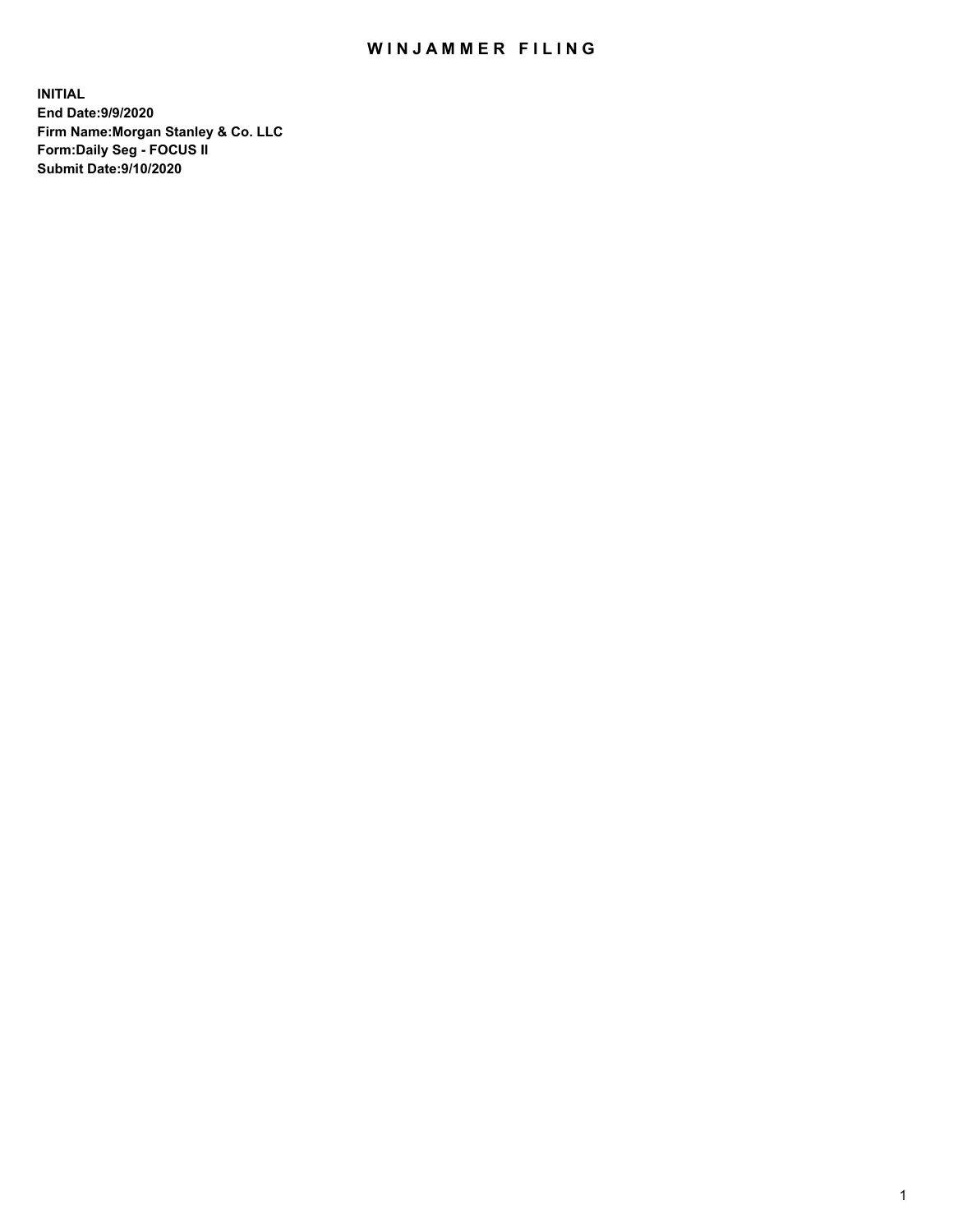**INITIAL End Date:9/9/2020 Firm Name:Morgan Stanley & Co. LLC Form:Daily Seg - FOCUS II Submit Date:9/10/2020 Daily Segregation - Cover Page**

| Name of Company                                                                                                                                                                                                                                                                                                                | <b>Morgan Stanley &amp; Co. LLC</b>                    |
|--------------------------------------------------------------------------------------------------------------------------------------------------------------------------------------------------------------------------------------------------------------------------------------------------------------------------------|--------------------------------------------------------|
| <b>Contact Name</b>                                                                                                                                                                                                                                                                                                            | <b>Ikram Shah</b>                                      |
| <b>Contact Phone Number</b>                                                                                                                                                                                                                                                                                                    | 212-276-0963                                           |
| <b>Contact Email Address</b>                                                                                                                                                                                                                                                                                                   | Ikram.shah@morganstanley.com                           |
| FCM's Customer Segregated Funds Residual Interest Target (choose one):<br>a. Minimum dollar amount: ; or<br>b. Minimum percentage of customer segregated funds required:% ; or<br>c. Dollar amount range between: and; or<br>d. Percentage range of customer segregated funds required between:% and%.                         | 235,000,000<br><u>0</u><br>0 Q<br>0 Q                  |
| FCM's Customer Secured Amount Funds Residual Interest Target (choose one):<br>a. Minimum dollar amount: ; or<br>b. Minimum percentage of customer secured funds required:% ; or<br>c. Dollar amount range between: and; or<br>d. Percentage range of customer secured funds required between: % and %.                         | 140,000,000<br><u>0</u><br><u>00</u><br>0 <sub>0</sub> |
| FCM's Cleared Swaps Customer Collateral Residual Interest Target (choose one):<br>a. Minimum dollar amount: ; or<br>b. Minimum percentage of cleared swaps customer collateral required:% ; or<br>c. Dollar amount range between: and; or<br>d. Percentage range of cleared swaps customer collateral required between:% and%. | 92,000,000<br><u>0</u><br>0 Q<br>00                    |

Attach supporting documents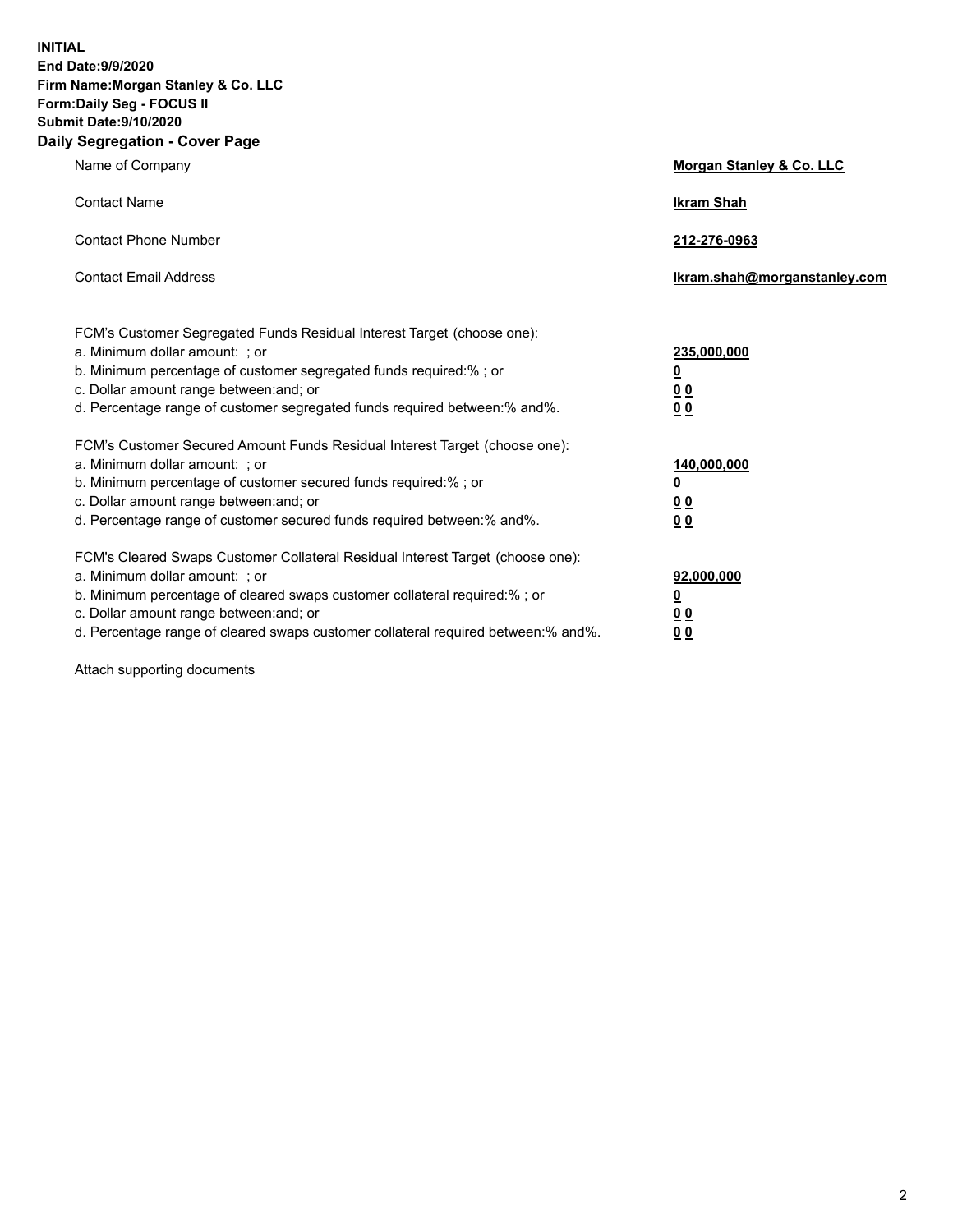## **INITIAL End Date:9/9/2020 Firm Name:Morgan Stanley & Co. LLC Form:Daily Seg - FOCUS II Submit Date:9/10/2020 Daily Segregation - Secured Amounts** Foreign Futures and Foreign Options Secured Amounts Amount required to be set aside pursuant to law, rule or regulation of a foreign government or a rule of a self-regulatory organization authorized thereunder **0** [7305] 1. Net ledger balance - Foreign Futures and Foreign Option Trading - All Customers A. Cash **4,258,522,352** [7315] B. Securities (at market) **2,903,597,695** [7317] 2. Net unrealized profit (loss) in open futures contracts traded on a foreign board of trade **642,049,869** [7325] 3. Exchange traded options a. Market value of open option contracts purchased on a foreign board of trade **11,705,243** [7335] b. Market value of open contracts granted (sold) on a foreign board of trade **-19,449,067** [7337] 4. Net equity (deficit) (add lines 1. 2. and 3.) **7,796,426,092** [7345] 5. Account liquidating to a deficit and account with a debit balances - gross amount **50,406,388** [7351] Less: amount offset by customer owned securities **-49,322,374** [7352] **1,084,014** [7354] 6. Amount required to be set aside as the secured amount - Net Liquidating Equity Method (add lines 4 and 5) **7,797,510,106** [7355] 7. Greater of amount required to be set aside pursuant to foreign jurisdiction (above) or line 6. **7,797,510,106** [7360] FUNDS DEPOSITED IN SEPARATE REGULATION 30.7 ACCOUNTS 1. Cash in banks A. Banks located in the United States **514,507,461** [7500] B. Other banks qualified under Regulation 30.7 **849,928,270** [7520] **1,364,435,731** [7530] 2. Securities A. In safekeeping with banks located in the United States **500,341,396** [7540] B. In safekeeping with other banks qualified under Regulation 30.7 **0** [7560] **500,341,396** [7570] 3. Equities with registered futures commission merchants A. Cash **25,844,459** [7580] B. Securities **0** [7590] C. Unrealized gain (loss) on open futures contracts **685,816** [7600] D. Value of long option contracts **0** [7610] E. Value of short option contracts **0** [7615] **26,530,275** [7620] 4. Amounts held by clearing organizations of foreign boards of trade A. Cash **0** [7640] B. Securities **0** [7650] C. Amount due to (from) clearing organization - daily variation **0** [7660] D. Value of long option contracts **0** [7670] E. Value of short option contracts **0** [7675] **0** [7680] 5. Amounts held by members of foreign boards of trade A. Cash **3,085,089,083** [7700] B. Securities **2,403,256,300** [7710] C. Unrealized gain (loss) on open futures contracts **641,364,053** [7720] D. Value of long option contracts **11,705,243** [7730] E. Value of short option contracts **-19,449,067** [7735] **6,121,965,612** [7740] 6. Amounts with other depositories designated by a foreign board of trade **0** [7760] 7. Segregated funds on hand **0** [7765] 8. Total funds in separate section 30.7 accounts **8,013,273,014** [7770] 9. Excess (deficiency) Set Aside for Secured Amount (subtract line 7 Secured Statement Page 1 from Line 8) **215,762,908** [7380]

- 10. Management Target Amount for Excess funds in separate section 30.7 accounts **140,000,000** [7780]
- 11. Excess (deficiency) funds in separate 30.7 accounts over (under) Management Target **75,762,908** [7785]

3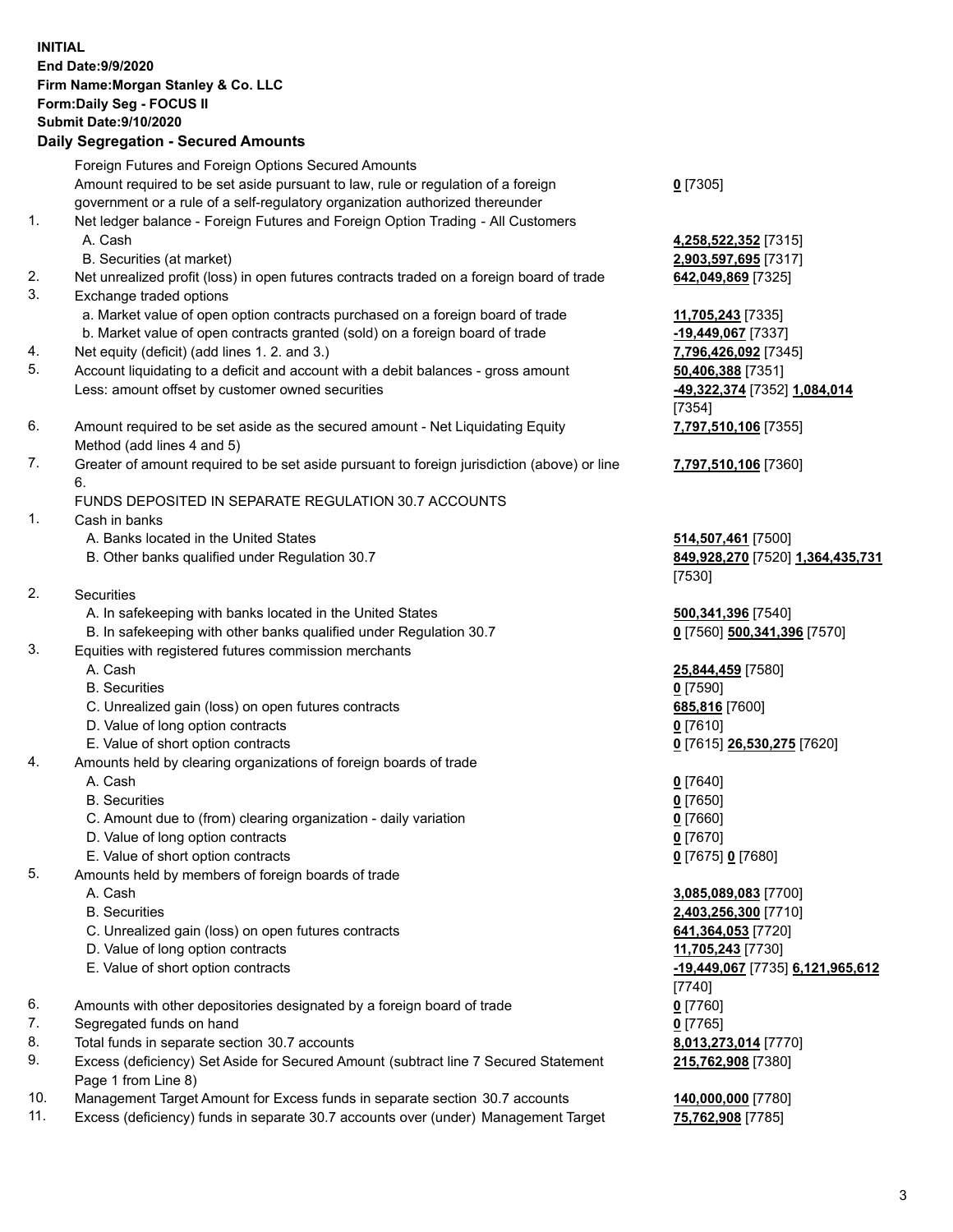**INITIAL End Date:9/9/2020 Firm Name:Morgan Stanley & Co. LLC Form:Daily Seg - FOCUS II Submit Date:9/10/2020 Daily Segregation - Segregation Statement** SEGREGATION REQUIREMENTS(Section 4d(2) of the CEAct) 1. Net ledger balance A. Cash **14,705,344,980** [7010] B. Securities (at market) **8,928,628,316** [7020] 2. Net unrealized profit (loss) in open futures contracts traded on a contract market **2,114,718,758** [7030] 3. Exchange traded options A. Add market value of open option contracts purchased on a contract market **513,207,917** [7032] B. Deduct market value of open option contracts granted (sold) on a contract market **-427,680,128** [7033] 4. Net equity (deficit) (add lines 1, 2 and 3) **25,834,219,843** [7040] 5. Accounts liquidating to a deficit and accounts with debit balances - gross amount **340,158,762** [7045] Less: amount offset by customer securities **-337,531,173** [7047] **2,627,589** [7050] 6. Amount required to be segregated (add lines 4 and 5) **25,836,847,432** [7060] FUNDS IN SEGREGATED ACCOUNTS 7. Deposited in segregated funds bank accounts A. Cash **3,308,249,078** [7070] B. Securities representing investments of customers' funds (at market) **0** [7080] C. Securities held for particular customers or option customers in lieu of cash (at market) **1,294,616,901** [7090] 8. Margins on deposit with derivatives clearing organizations of contract markets A. Cash **13,789,150,969** [7100] B. Securities representing investments of customers' funds (at market) **0** [7110] C. Securities held for particular customers or option customers in lieu of cash (at market) **7,634,011,415** [7120] 9. Net settlement from (to) derivatives clearing organizations of contract markets **104,455,304** [7130] 10. Exchange traded options A. Value of open long option contracts **513,207,917** [7132] B. Value of open short option contracts **-427,680,128** [7133] 11. Net equities with other FCMs A. Net liquidating equity **7,572,184** [7140] B. Securities representing investments of customers' funds (at market) **0** [7160] C. Securities held for particular customers or option customers in lieu of cash (at market) **0** [7170] 12. Segregated funds on hand **0** [7150] 13. Total amount in segregation (add lines 7 through 12) **26,223,583,640** [7180] 14. Excess (deficiency) funds in segregation (subtract line 6 from line 13) **386,736,208** [7190] 15. Management Target Amount for Excess funds in segregation **235,000,000** [7194]

16. Excess (deficiency) funds in segregation over (under) Management Target Amount Excess

**151,736,208** [7198]